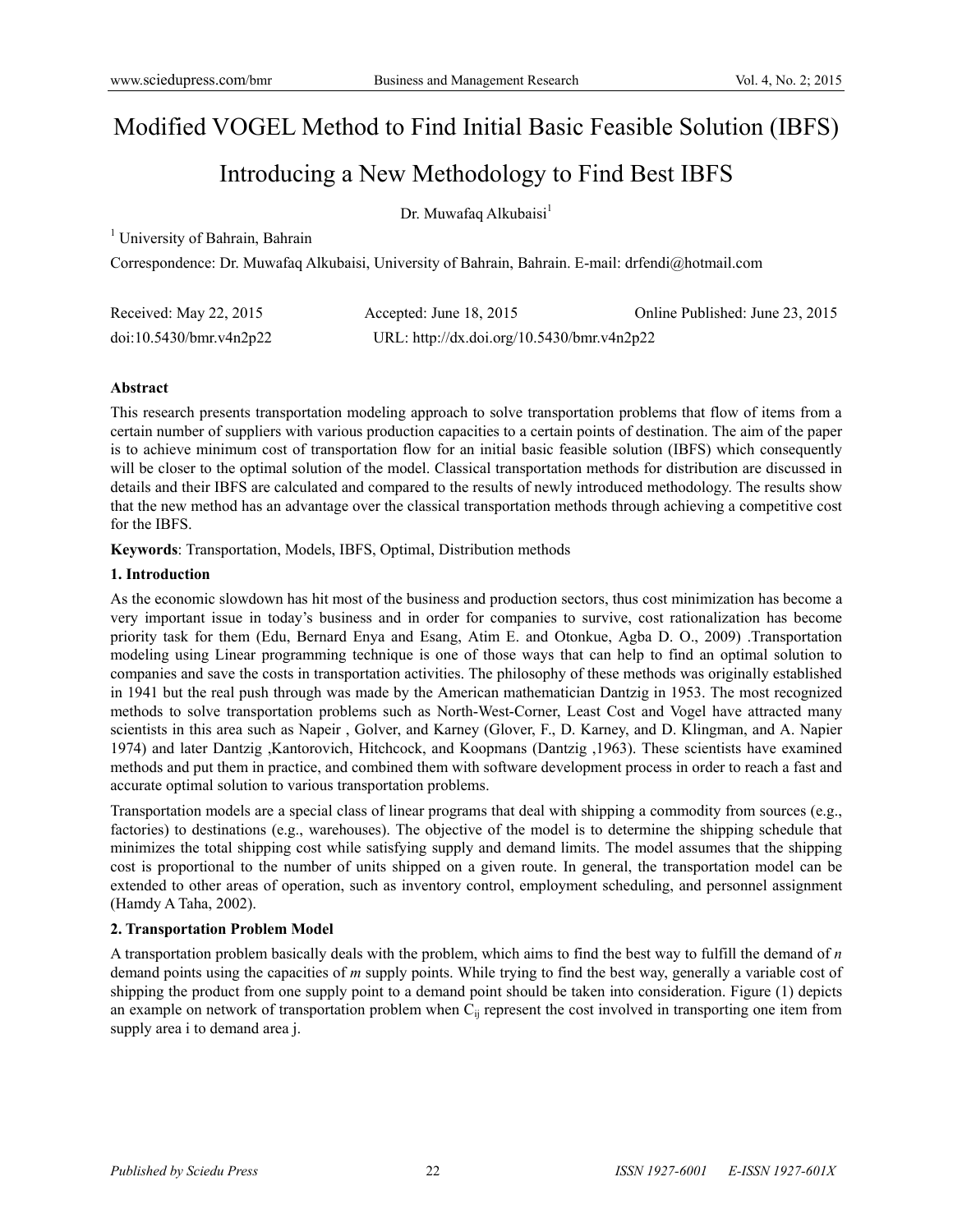

Figure 1. represents Transportation network

In general, a transportation problem can be stated mathematically as follows:

|        |                 |          |          | n        | Supply         |
|--------|-----------------|----------|----------|----------|----------------|
|        | $c_{11}$        | $c_{12}$ | $\cdots$ | $c_{1n}$ | 51             |
| Source | $c_{21}$        | $c_{22}$ |          | $c_{2n}$ | 52             |
| m      | $\epsilon_{m1}$ | $c_{m2}$ |          | $c_{mn}$ | S <sub>m</sub> |
| Demand | a               | a2       |          | $a_n$    |                |

Let *m* be a set of supply sources from which a good is shipped. Supply source *i* can supply at most  $s_i$  units.

Let *n* be a set of demand destinations to which the good is shipped. Demand destination *j* must receive at least  $d_i$ units of the shipped good.

Each unit produced at supply point *i* and shipped to demand point *j* incurs a variable cost of  $c_{ij}$ .

 $x_{ij}$  = number of units shipped from supply point *i* to demand point j

Min (cos t) = 
$$
\sum_{i=1}^{m} \sum_{j=1}^{n} c_{ij}X_{ij}
$$
  
\ns.t.  
\n $\sum_{j=1}^{n} X_{ij} \le s_i (i = 1, 2, ..., m)$   
\n $\sum_{i=1}^{m} X_{ij} = d_j (j = 1, 2, ..., n)$   
\n $X_{ij} \ge 0 (i = 1, 2, ..., m; j = 1, 2, ..., n)$   
\nIf  $\sum_{j=1}^{m} s_j = \sum_{j=1}^{n} d_j$ , then total supply e

If  $\sum_{\substack{i=1 \ p \text{roblem.}}}$  $\sum_{i=1}^{d_j}$ , then t  $\sum_{j=1}$ total supply equals total demand, and the problem is said to be a *balanced transportation* 

Transportation Problem is a normal linear-programming problem and can be solved by direct application of the simplex method. However, because of its very special mathematical structure, it can be made very efficient in terms of how to calculate the necessary simplex-method steps through entering a variable in the basis, and also making a variable leaves the basis to reach the optimality conditions (G.B.Dantzig, 1951). Dantzig has adapted the simplex method to the transportation problem by using what is referred to as the MODI method (modified Distribution Method)(Anderson, Sweeney, Williams, Wisniewski. 2009). Later Charnes and Cooper (CHARNES A. and W. W. COOPER (1954)) developed the stepping-stone method (SSM) which provides an alternative way of determining the simplex method optimality condition. Kirca and Satir (Kirca O. and Satir A, 1990) describe a heuristic method for obtaining an initial solution for the transportation problem based on the total opportunity cost concept.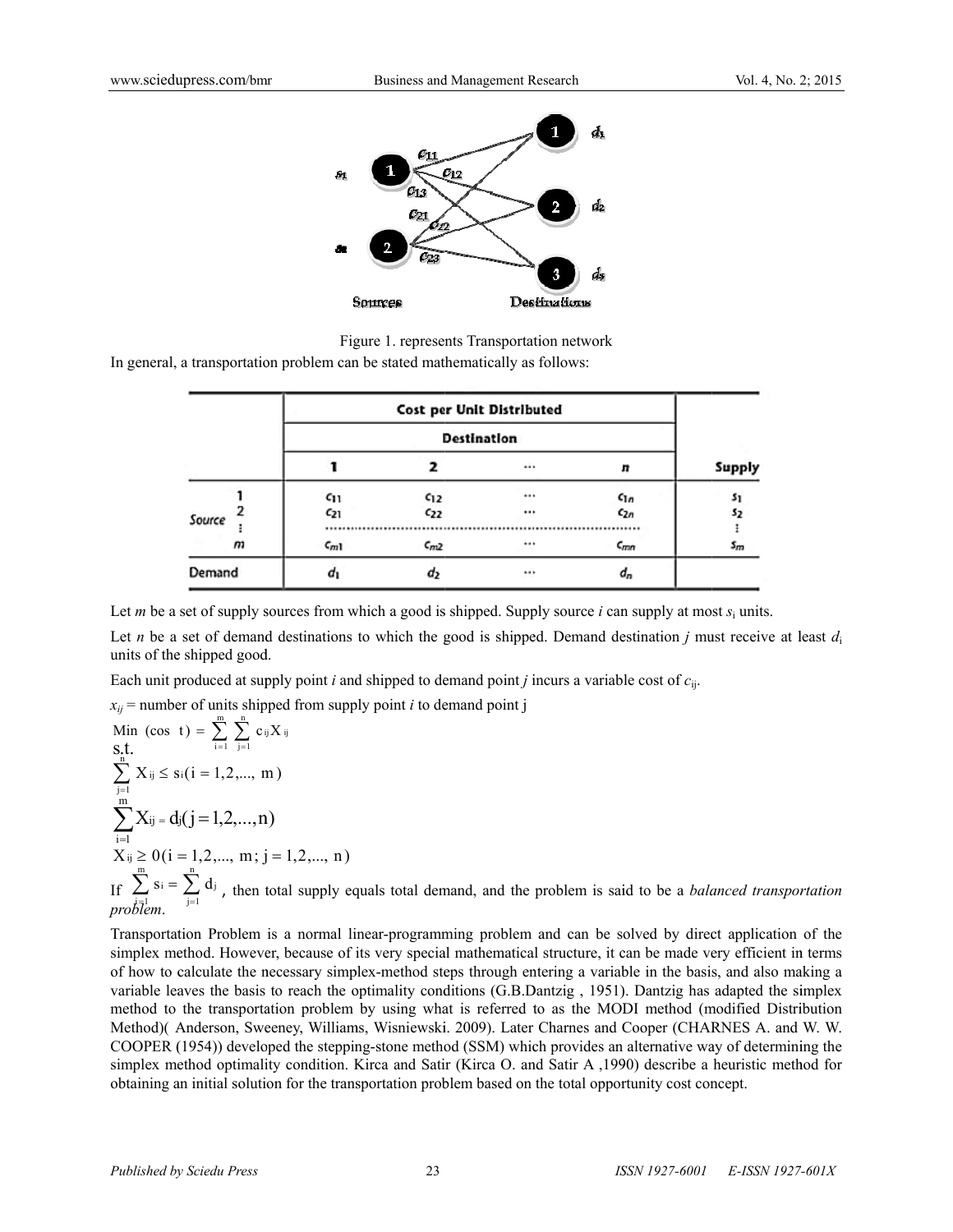### **3. Transportation Algorithm Mechanism**

According to Jay Heizer and Barry Render, "Transportation modeling is an iterative procedure for solving problems that involve minimizing the cost of shipping products from a series of sources to a series of destinations"(Jay Heizer, Barry Render, 2004). Heizer in his book explained the steps for solving the problem as "Based on theory, after all needed data were arranged in tabular form, the next step of the technique is to establish an initial feasible solution to the problem". In accordance to the transportation problem, the following steps are to be followed:

Step 1: Find IBFS by using one of the transportation modeling methods such as Northwest corner, Lowest-Cost and Vogel's Approximation method. These methods will be explained in more details later on. If the initial feasible solution is degenerate with less than (*m*+*n*-*1)* occupied cells, add one or more artificial occupied cell or cells so that *m+n-1* cells exist in locations that enable the use of the MODI method of testing optimality. Make sure that the transportation problem is balanced meaning that the total supply quantity must equal the total demand quantity.

Step 2: Use the *MODI* method to compute row indexes, U<sub>i</sub>, and column indexes, V<sub>i</sub>.

Step 3: Compute the net evaluation index  $e_{ii} = C_{ii} - U_i - V_j$  for each unoccupied cell.

Step 4: If  $e_{ii} \ge 0$  for all unoccupied cells, stop; you have reached the minimum cost solution. Otherwise, proceed to step 5.

Step **5:** Identify the unoccupied cell with the smallest (most negative) net evaluation index and select it as the incoming cell.

Step 6: Find the path associated with the incoming cell. Label each cell on the path whose flow will increase with a plus-sign and each cell whose flow will decrease with a minus sign.

Step 7: Choose as the outgoing cell the minus-sign cell on the path with the smallest flow. If there is a tie, chose any one of the tied cells. The tied cells that are not chosen will be artificially occupied with a flow of zero at the next iteration.

Step 8: Allocate to the incoming route or cell the amount of flow currently given to the outgoing cell; make the appropriate adjustments to all cells on the stepping-stone path, and continue with step 2.

### **4. Purpose of the study**

The main target of this paper is not to find the optimal solution for the transportation problem. Instead, the paper presents an in-depth computational comparison of the basic feasible solution algorithms for solving transportation problems using the classical methods and the proposed method. The introduced methodology develops a solution procedure that can capture the best IBFS to the problem which consequently may reach the optimal solution faster than any other solution. Therefore, the methodology in this paper is to produce the basic feasible solutions using the classical transportation modeling methods followed by the introduced new methodology. Based on calculations and results of different methods and approaches to the same transportation problem, using different cases, it can be proved that the new methodology can capture better IBFS compared to other classical methods. That is the comparison of these methods will show that the new methodology can have an advantage over the three classical methods (i.e. North West Corner Method (NWCM), Least Cost Method (LCM), and Vogel Approximation Method (VAM). The paper investigates possible ways of minimizing the cost of transportation using manual calculation and additionally TORA Optimization System Windows-based software (Hamdy A Taha. 2003). These two tools will help to understand the details of the transportation algorithm by describing all steps involved.

#### **5. Obtaining an Initial Basic Feasible Solution in Transportation Algorithm:**

Obtaining a basic primal start for the constrained transportation problem is easily handled by extending the pure start algorithms that exist for the transportation problem.

A variety of start algorithms exist for obtaining a basic feasible start for the pure transportation problem.

Primal start methods include the Northwest Corner rule (NWCM), Lowest Cost Method (LCM), and VOGEL approximation method (VAM). Brief explanations of the three methods are presented below.

The Northwest Corner Method: With the northwest corner method, an initial allocation is made to the cell in the upper left-hand corner of the tableau (i.e., the "Northwest Corner"). The amount allocated is the most possible, subject to the supply and demand constraints for that cell. Then allocations to adjacent feasible cells are made as follows:

1) Select the upper left (north-west) cell of the transportation matrix and allocate the maximum possible value to  $X_{11}$  which is equal to min  $(a_1, b_1)$ .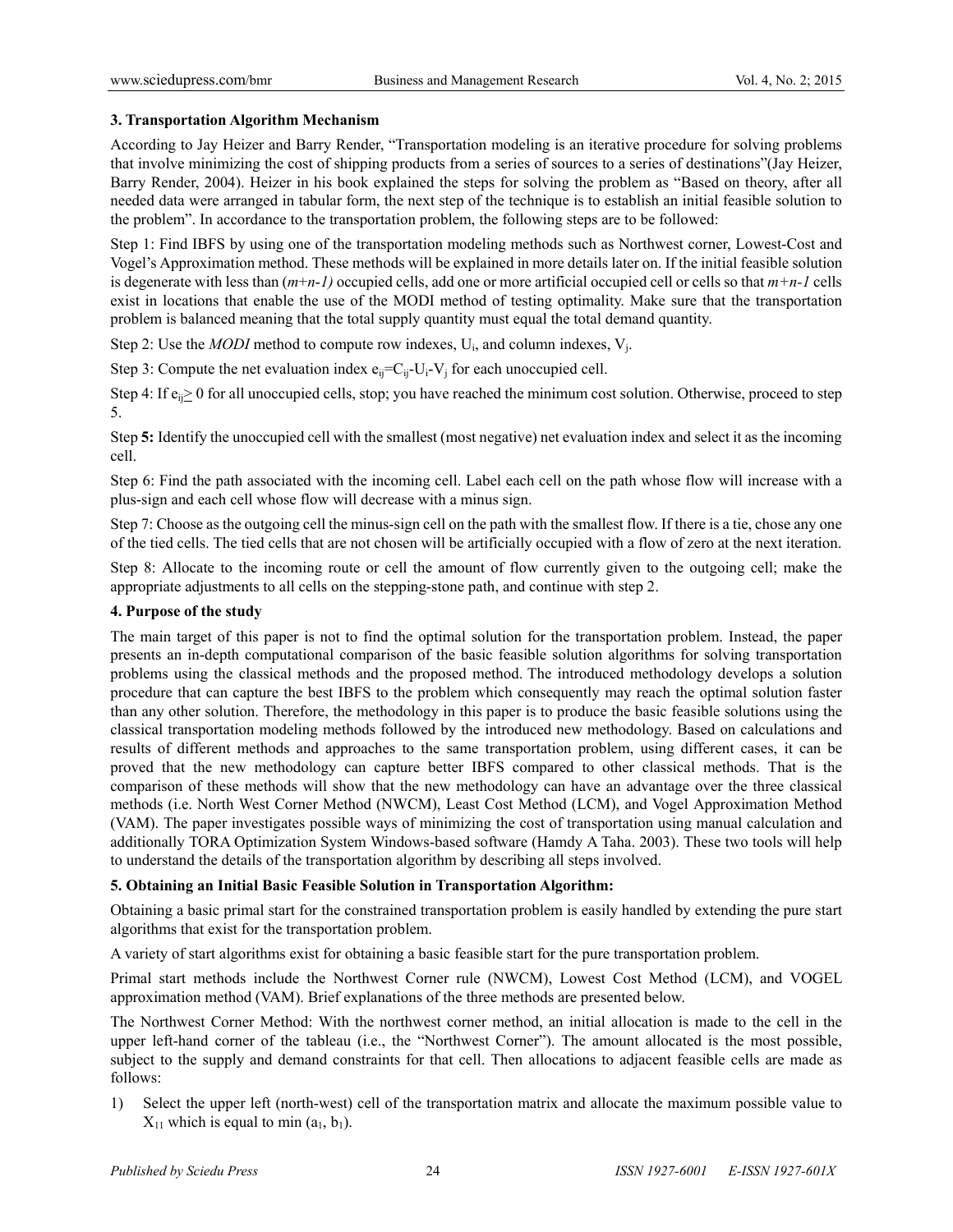2) If allocation made is equal to the supply available at the first source  $(a_1$  in first row), then move vertically down to the cell  $(2, 1)$ . If allocation made is equal to demand of the first destination (b<sub>1</sub> in first column), then move horizontally to the cell  $(1, 2)$ .

If  $a_1=b_1$ , then allocate  $X_{11}=a_1$  or  $b_1$  and move to cell (2, 2).

3) Continue the process until an allocation is made in the south-east corner cell of the transportation table.

The Minimum Cost Method: With the minimum cell cost method, the basic logic is to allocate to the cells with the lowest costs. The initial allocation is made to the cell in the tableau having the lowest cost. The following step can describe the method:

- 1) Select the cell having lowest unit cost in the entire table and allocate the minimum of supply or demand values in that cell.
- 2) Then eliminate the row or column in which supply or demand is exhausted. If both the supply and demand values are same, then both of the row or column can be eliminated.

In case, the smallest unit cost is not unique, then select the cell where maximum allocation can be made.

3) Repeat the process with next lowest unit cost and continue until the entire available supply at various sources and demand at various destinations is satisfied.

VOGEL Approximation Method (VAM): Vogel method for a balanced transportation problem starts with the calculation of penalties (the difference between the second minimum and the first minimum costs) for all rows and columns. Then it allocates as many units as possible to the least-cost cell in the row or column having maximum penalty.

The following steps explain the methodology of the method (Ramakrishna C.S. 1988):

- 1) Calculate penalty for each row and column by taking the difference between the two smallest unit costs. This penalty or extra cost has to be paid if one fails to allocate the minimum unit transportation cost.
- 2) Select the row or column with the highest penalty and select the minimum unit cost of that row or column. Then, allocate the minimum of supply or demand values in that cell. If there is a tie, then select the cell where maximum allocation could be made.
- 3) Adjust the supply and demand and eliminate the satisfied row or column. If a row and column are satisfied simultaneously, only one of them is eliminated and the other is assigned a zero value. Any row or column having zero supply or demand cannot be used in calculating future penalties.
- 4) Repeat the process until all the supply sources and demand destinations are satisfied.

Then the allocated row/column is deleted, penalties are revised and the procedure repeated successively until all units are supplied.

#### **6. The Proposed Methodology for obtaining IBFS**

As mentioned earlier, that primary aim of this paper is to find BFS that can compete with other existing classical methods in producing BFS and its corresponding cost value. The prototype methodology can give even better results than any current classical methods available in the Operations Research literature (See examples of the new methodology and calculations of IBFS results).

One of the main reasons to develop this method was to improve VOGEL method which is considered as one of the best methods to obtain lowest IBFS cost. But when the calculation of VOGEL method's penalties is considered, it can be noticed that each penalty value calculation for any column or row in the transportation problem table depends solely on the difference between the lowest two transportation costs in that column or row of the transportation cost table regardless of the other costs. This could mask the real variation that may exist among the costs in any row or column and may give misleading penalties. The VAM method according to its calculations of penalties cannot distinguish the altitude of the differences in all columns and rows as it depends only on smallest two costs in each row and column. Therefore, penalty cannot reflect the size of numbers in any row or column. The idea of the research is to work on the calculation of any penalty depending on all values in the entire row or column.

From this pivot point I decided to calculate the penalties of VAM method by computing the "Median Cost" of each column and row as the Median can be considered a very a good estimator of the cost in any particular row or column. Statistically, "Median" is considered best indicator when we have extreme values in the data, and this is what we expect to face in most of transportation problem data.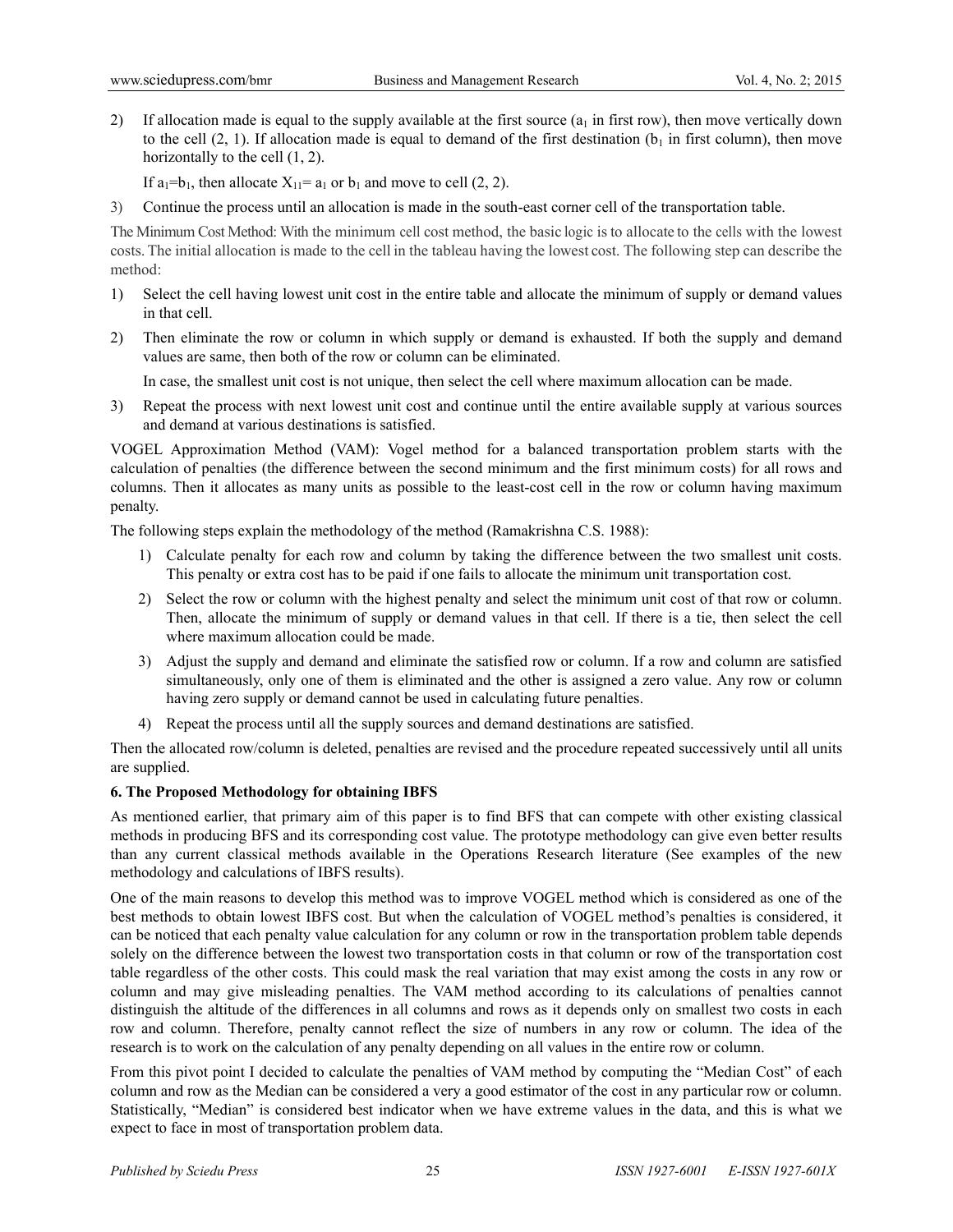In order to find the penalties of the transportation table via Median calculations, a number of steps are to be followed to reach the targeted IBFS. These steps can be summarized as follows:

1- Make sure that the problem is balanced, that is the total supply equals the total demand quantities. If the problem is not balanced we can make it balanced by adding either dummy row or dummy column. Thus, the

$$
requirement is: \sum_{i=1}^{m} s_i = \sum_{j=1}^{n} d_j
$$

- 2- Create additional  $(n+m-3)$  columns adjacent to transportation problem table columns. These columns are needed to calculate the Median cost of transportation for each row (Origin).
- 3- Create additional (n+m-3) rows below the transportation problem table rows. These rows are needed to calculate the Median cost of transportation for each column (Destination).
- 4- Select the highest Median cost among all median values of columns and rows.
- 5- Whether the highest median cost is belongs to column or row, find, what is the lowest cost cell (ij) (best) inside the corresponding column or row.
- 6- Satisfy the cheapest best cell (ij) with quantity according to available supply of the row (i) and the amount of demand in column (j).
- 7- Discard the column (j) or row (i) (or both) from future calculation, if the left over quantity in column (j) or row (i) (or both) after satisfying (ij) cell will became zero.
- 8- Go back to steps 2 to 7 until all supply and demand quantities are exhausted.
- 9- Calculate the transportation cost of the initial basic solution.
- 10- Normally, we carry the test of optimality after last step. If the basic feasible solution satisfies the optimality condition, we stop and optimal solution is reached. Otherwise we carry on until we reach the optimal solution.

The last step (10) above is not part of research goals, as we are interested in finding only the basic feasible solution.

#### **7. Numerical Examples**

In order to gauge the effectiveness of the new methodology, several examples with different number of rows and columns are given as follows:

#### Example 1: Transportation problem 4x4:

Cells in tables below with gray color represent the rote from supply area to demand area; whereas the cells with black color represent the penalty value calculated using the new methodology. Each example has been solved using four methods of transportation (i.e Northwest Corner Method-NWC, Least Cost Method-LCM , Vogel Meshed , and the new introduced method), as it is shown below:

| 4x4 |    |    | NWC Method IBFS Cost = 3465 |    |    |    |     |    |  |
|-----|----|----|-----------------------------|----|----|----|-----|----|--|
|     | 40 |    | 65                          |    | 75 |    | 120 |    |  |
|     |    | 14 |                             | 9  |    | 15 |     | 10 |  |
| 90  | 40 |    | 50                          |    |    |    |     |    |  |
| 80  |    | 10 |                             | 16 |    | 13 |     | 20 |  |
|     |    |    | 15                          |    | 65 |    |     |    |  |
|     |    | 9  |                             | 5  |    | 11 |     | 12 |  |
| 70  |    |    |                             |    | 10 |    | 60  |    |  |
|     |    | 18 |                             | 8  |    | 6  |     | 9  |  |
| 60  |    |    |                             |    |    |    | 60  |    |  |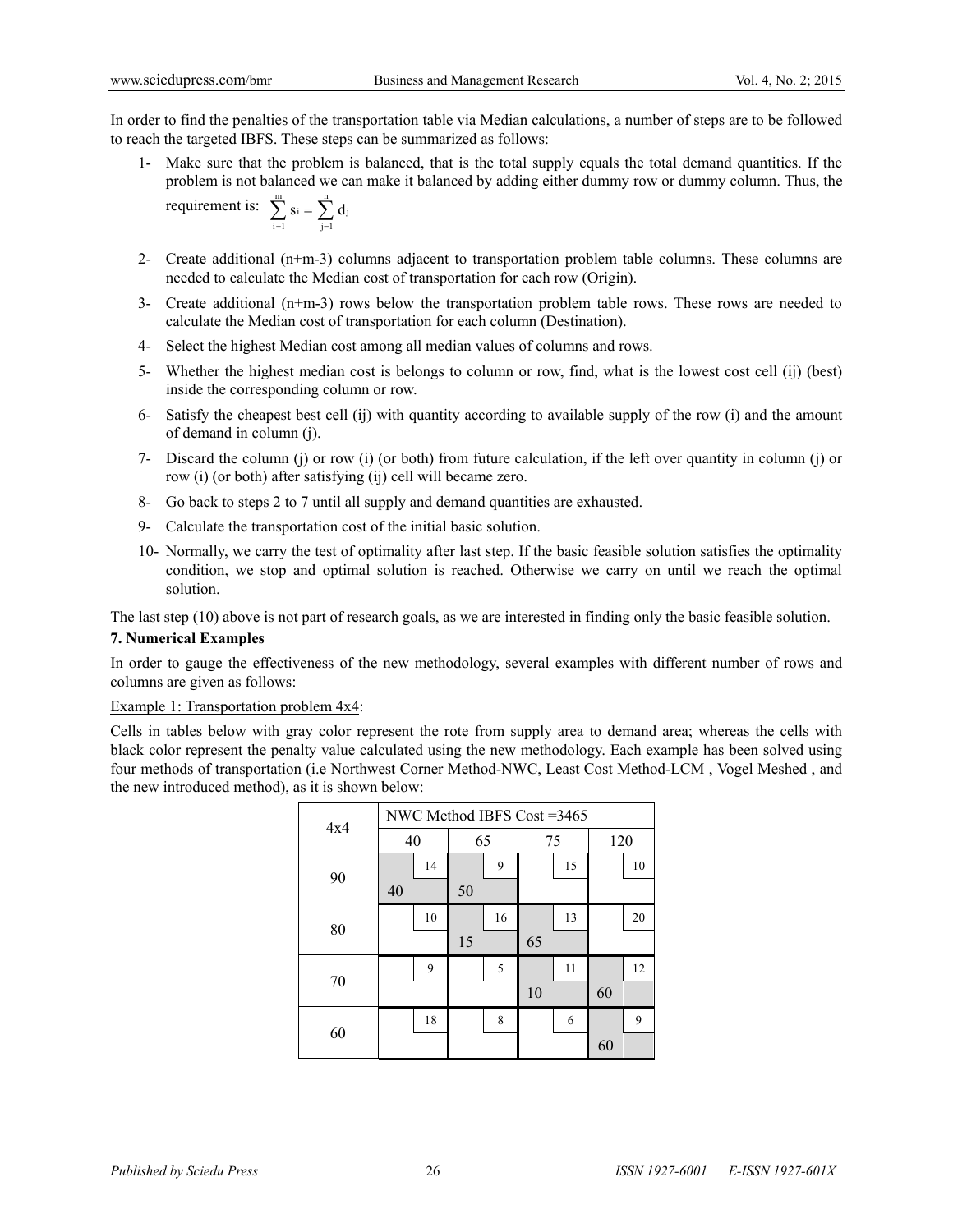| 4x4 |    |    |    |    |    |    | Least Cost Method IBFS Cost = 2775 |     |
|-----|----|----|----|----|----|----|------------------------------------|-----|
|     | 40 |    | 65 |    | 75 |    |                                    | 120 |
| 90  |    | 14 |    | 9  |    | 15 |                                    | 10  |
|     |    |    |    |    |    |    | 90                                 |     |
|     |    | 10 |    | 16 |    | 13 |                                    | 20  |
| 80  | 35 |    |    |    | 15 |    | 30                                 |     |
|     |    | 9  |    | 5  |    | 11 |                                    | 12  |
| 70  | 5  |    | 65 |    |    |    |                                    |     |
|     |    | 18 |    | 8  |    | 6  |                                    | 9   |
| 60  |    |    |    |    | 60 |    |                                    |     |

| 4x4 |    |    |    | VOGEL Method IBFS Cost = 2740 |    |    |     |    |  |  |
|-----|----|----|----|-------------------------------|----|----|-----|----|--|--|
|     | 40 |    | 65 |                               | 75 |    | 120 |    |  |  |
| 90  |    | 14 |    | 9                             |    | 15 |     | 10 |  |  |
|     |    |    |    |                               |    |    | 90  |    |  |  |
| 80  |    | 10 |    | 16                            |    | 13 |     | 20 |  |  |
|     | 40 |    |    |                               | 15 |    | 25  |    |  |  |
| 70  |    | 9  |    | 5                             |    | 11 |     | 12 |  |  |
|     |    |    | 65 |                               |    |    | 5   |    |  |  |
|     |    | 18 |    | 8                             |    | 6  |     | 9  |  |  |
| 60  |    |    |    |                               | 60 |    |     |    |  |  |

## New Methodology

|                 |                |                          | New Method IBFS Cost = 2650 |          | 1 <sup>st</sup> | 2 <sup>nd</sup> | 3 <sup>rd</sup> | 4 <sup>th</sup> | 5 <sup>th</sup> |
|-----------------|----------------|--------------------------|-----------------------------|----------|-----------------|-----------------|-----------------|-----------------|-----------------|
| 4x4             | 40             | 65                       | 75                          | 120      |                 |                 |                 |                 |                 |
| 90              | 14             | 9                        | $15\,$                      | 10       |                 | 10              | 10              | 12.5            |                 |
|                 |                |                          |                             | 90       | 12              |                 |                 |                 |                 |
|                 | 10             | 16                       | 13                          | $20\,$   |                 |                 |                 |                 |                 |
| 80              |                |                          |                             |          | 14.5            | $16\,$          | -               |                 |                 |
|                 | 40             |                          | 40                          |          |                 |                 |                 |                 |                 |
|                 | 9              | 5                        | 11                          | 12       |                 |                 |                 |                 |                 |
| 70              |                |                          | 5                           |          | 10              | 11              | 11              | 11.5            | 11.5            |
|                 |                | 65                       |                             |          |                 |                 |                 |                 |                 |
| 60              | $18\,$         | $\,$ 8 $\,$              | 6                           | 9        | 8.5             | $\,8\,$         | 8               | 7.5             | $7.5\,$         |
|                 |                |                          | 30                          | 30       |                 |                 |                 |                 |                 |
| 1 <sup>st</sup> | 12             | 8.5                      | 12                          | $11\,$   |                 |                 |                 |                 |                 |
| 2 <sup>nd</sup> | $\overline{a}$ | 8                        | 11                          | 10       |                 |                 |                 |                 |                 |
| 3 <sup>rd</sup> | L,             | $\overline{\phantom{0}}$ | 11                          | 10       |                 |                 |                 |                 |                 |
| 4 <sup>th</sup> | -              | -                        | $11\,$                      | $10\,$   |                 |                 |                 |                 |                 |
| $5^{\text{th}}$ |                |                          | 8.5                         | $10.5\,$ |                 |                 |                 |                 |                 |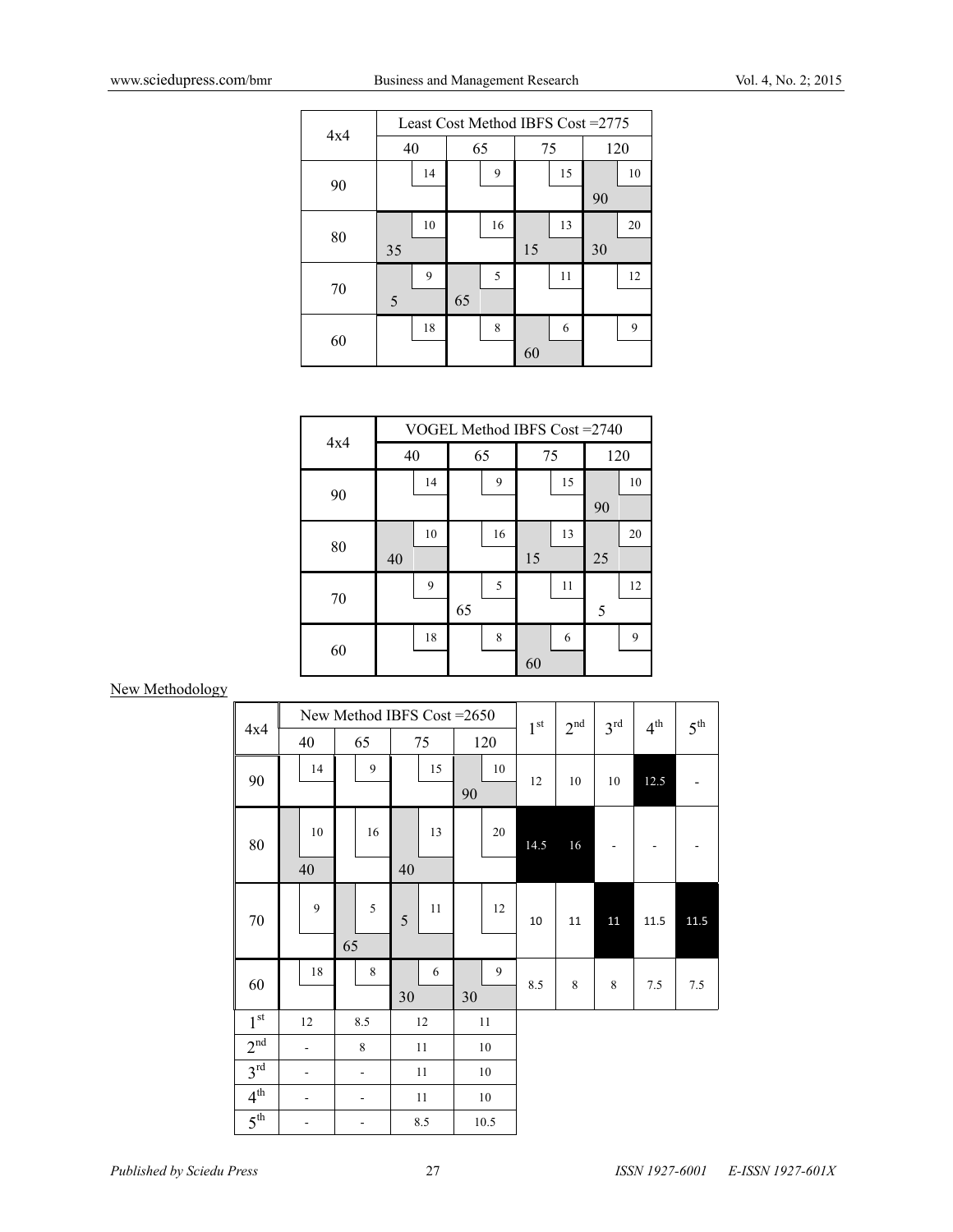### Conclusion on (4x4) Problem:

- 1- Northwest Corner Method Cost = 3465 (Using TORA Software)
- 2- Least Cost Method Cost =2775 (Using TORA Software)
- 3- VOGEL Method Cost =2740 (Using TORA Software)
- 4- New Methodology Cost = 2650 (Best IFBS)

Example 2: Transportation problem 5x4:

|     |                  |    | NWC-IBFS Cost=16500 |    |                |    |     |    |
|-----|------------------|----|---------------------|----|----------------|----|-----|----|
| 5x4 | 500              |    | 600                 |    | 200            |    | 200 |    |
| 200 | 200              | 10 |                     | 20 | $\overline{0}$ | 5  |     | 7  |
|     |                  |    |                     |    |                |    |     |    |
|     | 300              | 13 |                     | 9  |                | 12 |     | 8  |
| 300 |                  |    |                     |    |                |    |     |    |
|     | $\boldsymbol{0}$ | 4  | 200                 | 15 |                | 7  |     | 9  |
| 200 |                  |    |                     |    |                |    |     |    |
|     |                  | 14 | 400                 | 7  |                | 1  |     | 1  |
| 400 |                  |    |                     |    |                |    |     |    |
|     |                  | 3  | $\theta$            | 12 | 200            | 5  | 200 | 19 |
| 400 |                  |    |                     |    |                |    |     |    |

| 5x4 |     |                |     | $LCM - IBFS Cost = 10200$ |          |              |     |              |  |  |
|-----|-----|----------------|-----|---------------------------|----------|--------------|-----|--------------|--|--|
|     | 500 |                |     | 600                       |          | 200          |     | 200          |  |  |
|     |     | $10\,$         |     | 20                        |          | 5            |     | 7            |  |  |
| 200 |     |                | 200 |                           | $\theta$ |              |     |              |  |  |
| 300 |     | 13             |     | 9                         |          | 12           |     | 8            |  |  |
|     |     |                | 300 |                           |          |              |     |              |  |  |
|     |     | 4              |     | 15                        |          | 7            |     | 9            |  |  |
| 200 | 100 |                | 100 |                           |          |              |     |              |  |  |
| 400 |     | 14             |     | 7                         |          | $\mathbf{1}$ |     | $\mathbf{1}$ |  |  |
|     |     |                |     |                           | 200      |              | 200 |              |  |  |
| 400 |     | $\mathfrak{Z}$ |     | 12                        |          | 5            |     | 19           |  |  |
|     | 400 |                |     |                           |          |              |     |              |  |  |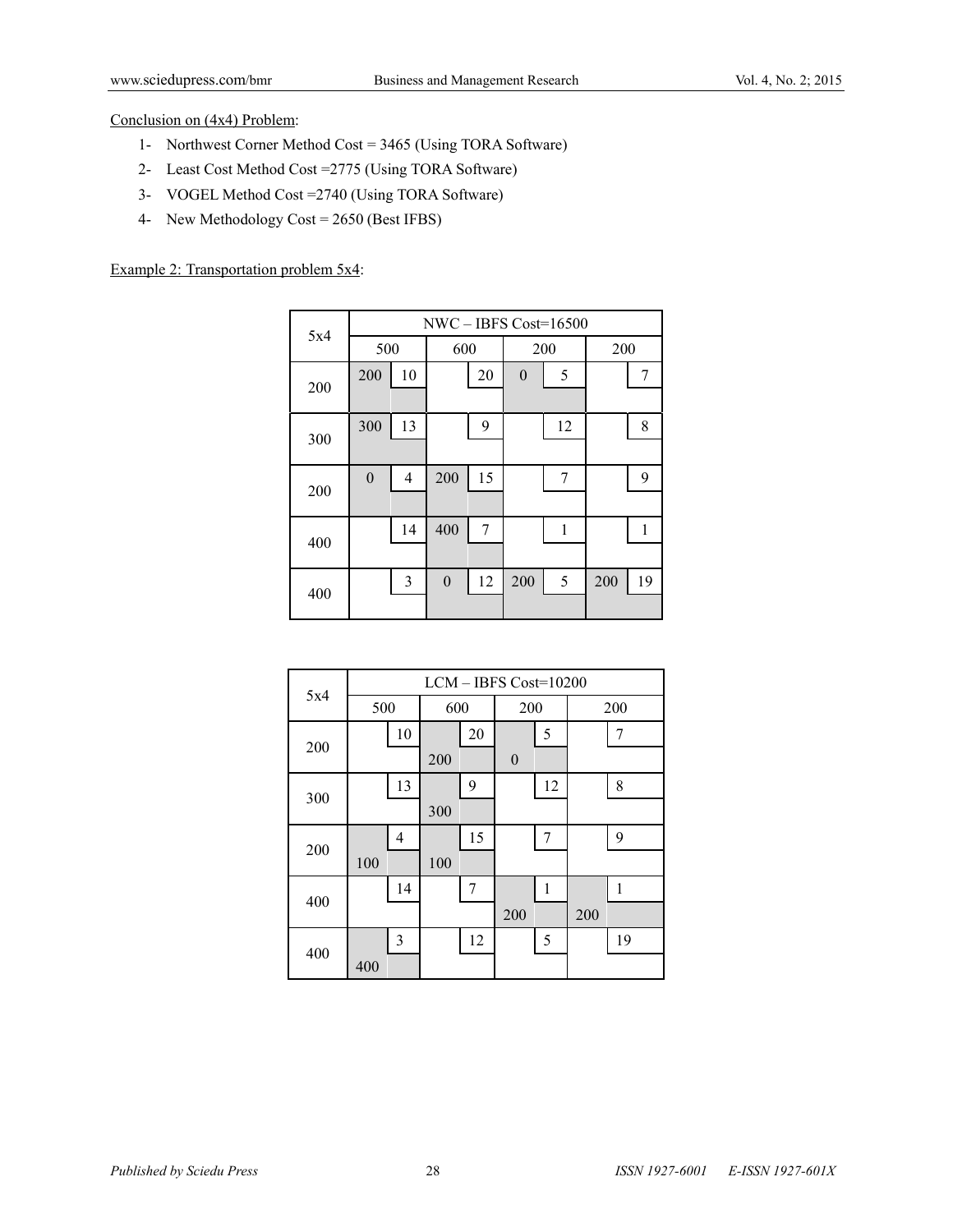| 5x4 |     |                | VOGEL - IBFS Cost=9800 |        |          |                |     |                |
|-----|-----|----------------|------------------------|--------|----------|----------------|-----|----------------|
|     | 500 |                | 600                    |        | 200      |                | 200 |                |
|     |     | 10             |                        | $20\,$ |          | $\mathfrak{S}$ |     | $\overline{7}$ |
| 200 | 200 |                |                        |        | $\theta$ |                |     |                |
| 300 |     | 13             |                        | 9      |          | 12             |     | 8              |
|     |     |                | 300                    |        |          |                | 100 |                |
| 200 |     | 4              |                        | 15     |          | 7              |     | 9              |
|     | 200 |                |                        |        |          |                |     |                |
| 400 |     | 14             |                        | 7      |          | 1              |     |                |
|     |     |                |                        |        | 200      |                | 200 |                |
| 400 |     | $\mathfrak{Z}$ |                        | 12     |          | $\mathfrak{H}$ |     | 19             |
|     | 100 |                | 300                    |        |          |                |     |                |

|                 |                       | New Methodology IBFS Cost =8800 |                |                           | 1 <sup>st</sup> | 2 <sup>nd</sup> | 3 <sup>rd</sup> | 4 <sup>th</sup> | 5 <sup>th</sup>          | $6^{\text{th}}$ |
|-----------------|-----------------------|---------------------------------|----------------|---------------------------|-----------------|-----------------|-----------------|-----------------|--------------------------|-----------------|
| 5x4             | 500                   | 600                             | 200            | 200                       |                 |                 |                 |                 |                          |                 |
| 200             | 10                    | 20                              | 5<br>100       | $100\,$<br>$\overline{7}$ | 8.5             | 8.5             | 7               | 7               | 7.5                      |                 |
| 300             | 13                    | 200<br>9                        | 12             | 100<br>$\,$ 8 $\,$        | 10.5            | 10.5            | 12              |                 |                          |                 |
| 200             | 200<br>$\overline{4}$ | 15                              | $\overline{7}$ | 9                         | 8               | $\,8\,$         | $\tau$          | $\overline{7}$  | 5.5                      | 5.5             |
| 400             | 14                    | 400<br>$\boldsymbol{7}$         | $\mathbf{1}$   | $\mathbf{1}$              | $\overline{4}$  |                 |                 |                 | $\overline{\phantom{0}}$ |                 |
| 400             | $\mathfrak{Z}$<br>300 | 12                              | 5<br>100       | 19                        | 8.5             | 8.5             | 5               | 5               | $\overline{4}$           | 4               |
| $1^{\rm st}$    | 10                    | 12                              | 5              | $\,8\,$                   |                 |                 |                 |                 |                          |                 |
| 2 <sup>nd</sup> | 7                     | 13.5                            | 6              | 8.5                       |                 |                 |                 |                 |                          |                 |
| $3^{\text{rd}}$ | $\overline{7}$        |                                 | 6              | 8.5                       |                 |                 |                 |                 |                          |                 |
| 4 <sup>th</sup> | $\overline{4}$        |                                 | 5              | 9                         |                 |                 |                 |                 |                          |                 |
| $5^{\text{th}}$ | $\overline{4}$        |                                 | 5              | $\blacksquare$            |                 |                 |                 |                 |                          |                 |
| $6^{\text{th}}$ | 3.5                   |                                 | 6              |                           |                 |                 |                 |                 |                          |                 |

Conclusion on (5x4) Problem:

1- Northwest Corner Method Cost = 16500 (Using TORA Software)

2- Least Cost Method Cost = 10200 (Using TORA Software)

3- VOGEL Method Cost = 9800 (Using TORA Software)

 $\frac{4}{100}$  New Methodology Cost = 8800 (Best IFBS)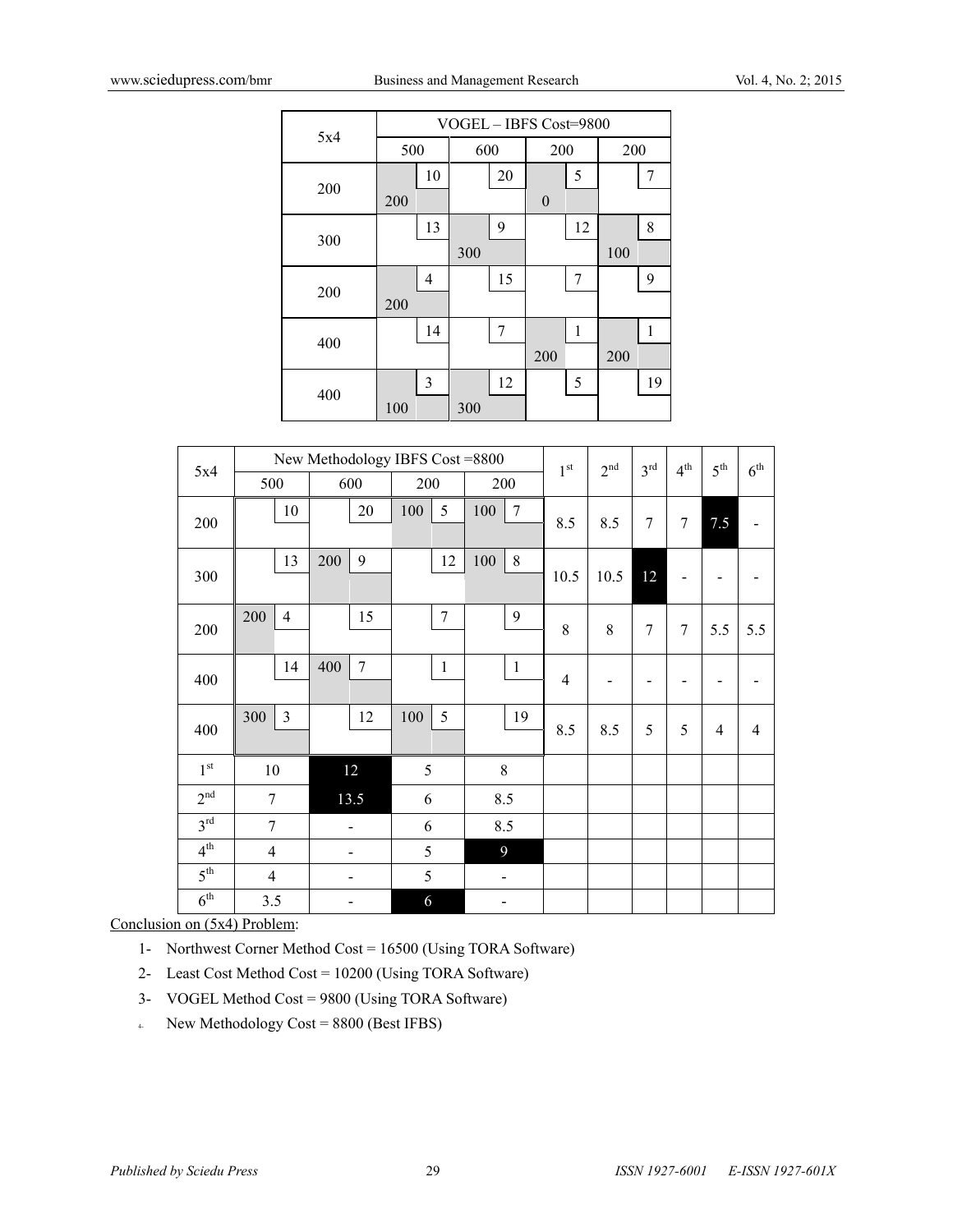### Example 3: Transportation problem 6x6:

| 6x6 |                |                | NWCM-IBFS Cost=11100 |                |                |                |  |
|-----|----------------|----------------|----------------------|----------------|----------------|----------------|--|
|     | 300            | 500            | 700                  | 300            | 250            | 250            |  |
| 400 | 5              | $\mathbf{1}$   | $\overline{2}$       | $\mathfrak{Z}$ | $\overline{4}$ | 7              |  |
|     | 300            | 100            |                      |                |                |                |  |
| 500 | 7              | $\overline{2}$ | 3                    | $\mathbf{1}$   | 5              | 6              |  |
|     |                | 400            | 100                  |                |                |                |  |
| 300 | 9              | 1              | 9                    | 5              | $\overline{2}$ | 3              |  |
|     |                |                | 300                  |                |                |                |  |
| 150 | 6              | 5              | 8                    | 4              | $\mathbf{1}$   | $\overline{4}$ |  |
|     |                |                | 150                  |                |                |                |  |
| 600 | 8              | 7              | 11                   | 6              | 4              | 5              |  |
|     |                |                | 150                  | 300            | 150            |                |  |
| 350 | $\overline{2}$ | 5              | 7                    | 5              | $\overline{2}$ | $\mathbf{1}$   |  |
|     |                |                |                      |                | 100            | 250            |  |

| 6x6 |                | $LCM - IBFS Cost = 9100$ |                |                |                |                |  |  |  |
|-----|----------------|--------------------------|----------------|----------------|----------------|----------------|--|--|--|
|     | 300            | 500                      | 700            | 300            | 250            | 250            |  |  |  |
|     | 5              | $\mathbf{1}$             | $\overline{c}$ | $\mathfrak{Z}$ | $\overline{4}$ | 7              |  |  |  |
| 400 |                | 400                      |                |                |                |                |  |  |  |
| 500 | 7              | $\overline{2}$           | 3              | $\mathbf{1}$   | 5              | 6              |  |  |  |
|     |                |                          | 200            | 300            |                |                |  |  |  |
| 300 | 9              | $\mathbf{1}$             | 9              | 5              | $\overline{2}$ | 3              |  |  |  |
|     |                | 100                      | 100            |                | 100            |                |  |  |  |
| 150 | 6              | 5                        | $\,$ 8 $\,$    | 4              | $\mathbf{1}$   | $\overline{4}$ |  |  |  |
|     |                |                          |                |                | 150            |                |  |  |  |
|     | 8              | 7                        | 11             | 6              | $\overline{4}$ | 5              |  |  |  |
| 600 | 200            |                          | 400            |                |                |                |  |  |  |
|     | $\overline{2}$ | 5                        | 7              | 5              | $\overline{2}$ | $\mathbf{1}$   |  |  |  |
| 350 | 100            |                          |                |                |                | 250            |  |  |  |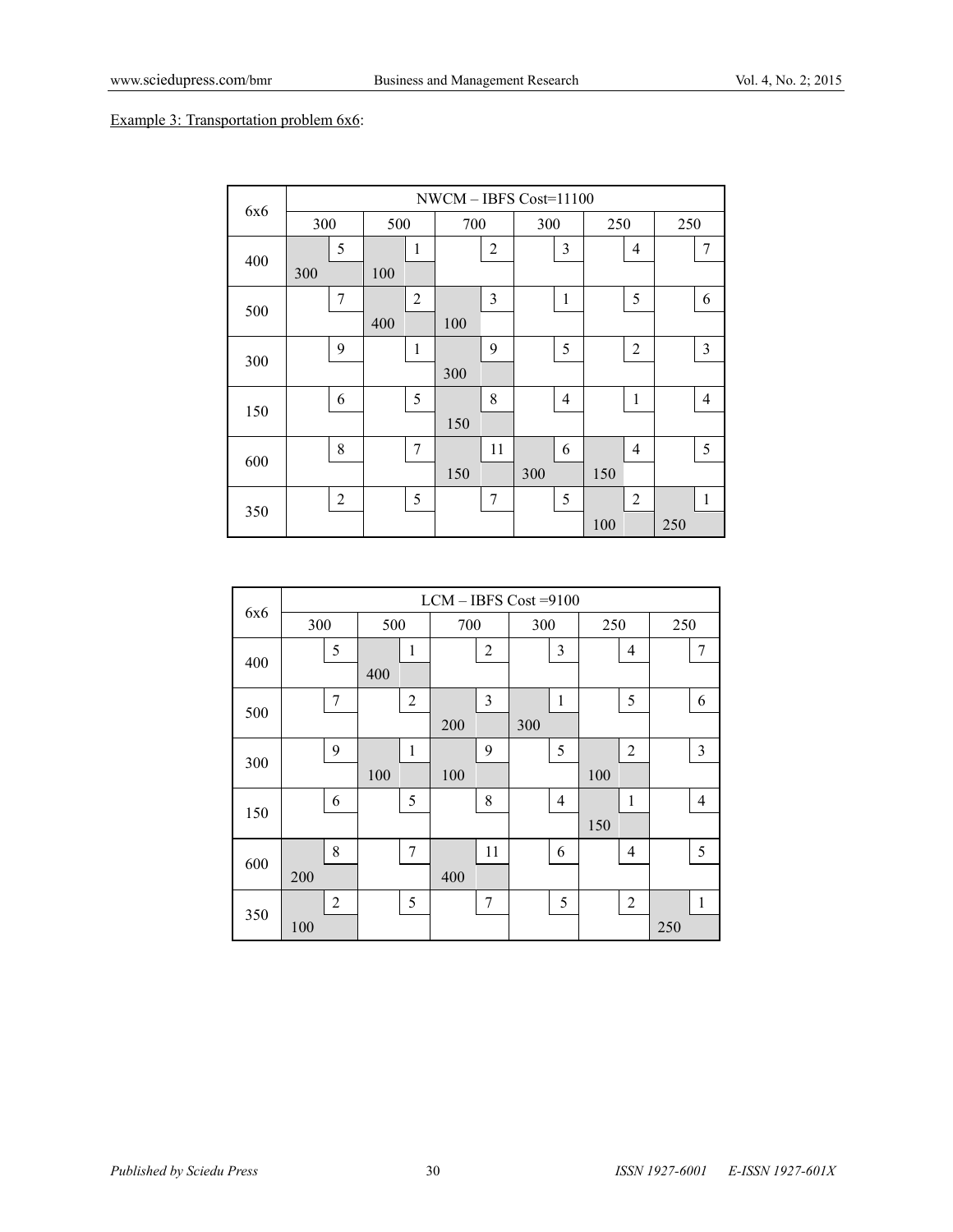| 6x6 | VOGEL - IBFS Cost = 7100 |                     |                |              |                |                |  |  |  |  |  |  |  |
|-----|--------------------------|---------------------|----------------|--------------|----------------|----------------|--|--|--|--|--|--|--|
|     | 300                      | 500                 | 700            | 300          | 250            | 250            |  |  |  |  |  |  |  |
| 400 | 5                        | $\,1\,$             | $\overline{2}$ | 3            | 4              | $\tau$         |  |  |  |  |  |  |  |
|     |                          |                     | 400            |              |                |                |  |  |  |  |  |  |  |
| 500 | 7                        | $\overline{2}$      | $\mathfrak{Z}$ | $\mathbf{1}$ | $\mathfrak s$  | 6              |  |  |  |  |  |  |  |
|     |                          |                     | 200            | 300          |                |                |  |  |  |  |  |  |  |
|     | 9                        | $\mathbf{1}$<br>200 | 9              | 5            | $\overline{2}$ | $\mathfrak{Z}$ |  |  |  |  |  |  |  |
| 300 |                          |                     |                |              | 100            |                |  |  |  |  |  |  |  |
| 150 | 6                        | 5                   | 8              | 4            | 1              | 4              |  |  |  |  |  |  |  |
|     |                          |                     |                |              | 150            |                |  |  |  |  |  |  |  |
| 600 | 8                        | 7                   | 11             | 6            | 4              | 5              |  |  |  |  |  |  |  |
|     |                          | 300                 | 100            |              |                | 200            |  |  |  |  |  |  |  |
|     | $\overline{2}$           | 5                   | 7              | 5            | $\overline{2}$ | $\mathbf{1}$   |  |  |  |  |  |  |  |
| 350 | 300                      |                     |                |              |                | 50             |  |  |  |  |  |  |  |

|                                    |                                      |                       | New Methodology IBFS Cost = 6650     |                       |                                      |                                      |              |                  |                 |                  |                  |                  |                  |                         |                 |
|------------------------------------|--------------------------------------|-----------------------|--------------------------------------|-----------------------|--------------------------------------|--------------------------------------|--------------|------------------|-----------------|------------------|------------------|------------------|------------------|-------------------------|-----------------|
| 6x6                                | 300                                  | 500                   | 700                                  | 300                   | 250                                  | 250                                  | $1^{\rm st}$ | 2 <sup>nd</sup>  | $3^{\text{rd}}$ | 4 <sup>th</sup>  | $5^{\text{th}}$  | $6^{\text{th}}$  | 7 <sup>th</sup>  | $8^{\text{th}}$         | 9 <sup>th</sup> |
| 400                                | 5                                    | 1                     | $\overline{2}$<br>400                | $\mathfrak{Z}$        | $\overline{4}$                       | $\boldsymbol{7}$                     | 3.5          | $\boldsymbol{0}$ | $\mathbf{0}$    | $\boldsymbol{0}$ | $\boldsymbol{0}$ | $\boldsymbol{0}$ | $\boldsymbol{0}$ | $\bf{0}$                | $\pmb{0}$       |
| 500                                | $\overline{7}$                       | $\sqrt{2}$<br>150     | $\mathfrak{Z}$<br>300                | $\mathbf{1}$<br>50    | 5                                    | $\sqrt{6}$                           | 4            | $\overline{4}$   | 5               | 3.5              | $\overline{2}$   | 1.5              | 1.5              | 1.5                     | 1.5             |
| 300                                | 9                                    | $\mathbf{1}$<br>300   | 9                                    | 5                     | $\sqrt{2}$                           | $\mathfrak{Z}$                       | 4            | $\overline{4}$   | 3               | 2.5              | 3                | $\overline{3}$   | 3                | $\overline{\mathbf{3}}$ | $\mathbf{3}$    |
| 150                                | $\sqrt{6}$                           | $\sqrt{5}$            | $8\,$                                | $\overline{4}$<br>150 | $\,1$                                | $\overline{4}$                       | 4.5          | 4.5              | $\overline{4}$  | $\overline{4}$   | $\overline{4}$   | 4.5              | 4.5              | 4.5                     | $\bf{0}$        |
| 600                                | $\,8\,$                              | $\boldsymbol{7}$      | 11                                   | 6<br>100              | $\overline{4}$<br>250                | 5<br>250                             | 6.5          | 6.5              | 6               | 5.5              | 6                | 6.5              | $\boldsymbol{0}$ | $\bf{0}$                | $\bf{0}$        |
| 350                                | 300<br>$\overline{2}$                | 50<br>$\sqrt{5}$      | $\tau$                               | $\sqrt{5}$            | $\sqrt{2}$                           | $\mathbf{1}$                         | 3.5          | 3.5              | $\overline{2}$  | 3.5              | 5                | 5                | 5                | $\bf{0}$                | $\bf{0}$        |
| 1 <sup>st</sup>                    | 6.5                                  | 3.5                   | 7.5                                  | 4.5                   | 3                                    | 4.5                                  |              |                  |                 |                  |                  |                  |                  |                         |                 |
| 2 <sup>nd</sup>                    | $\tau$                               | 5                     | $\,8\,$                              | 5                     | $\overline{2}$                       | $\overline{4}$                       |              |                  |                 |                  |                  |                  |                  |                         |                 |
| $3^{\text{rd}}$                    | $\overline{7}$                       | 5                     | $\boldsymbol{0}$                     | 5                     | $\overline{2}$                       | $\overline{4}$                       |              |                  |                 |                  |                  |                  |                  |                         |                 |
| $4^{\text{th}}$                    | $\boldsymbol{0}$                     | 5                     | $\boldsymbol{0}$                     | 5                     | $\overline{2}$                       | $\overline{4}$                       |              |                  |                 |                  |                  |                  |                  |                         |                 |
| $5^{\text{th}}$                    | $\boldsymbol{0}$                     | 5                     | $\boldsymbol{0}$                     | 5                     | $\boldsymbol{0}$                     | $\overline{4}$                       |              |                  |                 |                  |                  |                  |                  |                         |                 |
| $6^{\text{th}}$<br>7 <sup>th</sup> | $\boldsymbol{0}$<br>$\boldsymbol{0}$ | 5                     | $\boldsymbol{0}$                     | 5                     | $\boldsymbol{0}$<br>$\boldsymbol{0}$ | $\boldsymbol{0}$<br>$\boldsymbol{0}$ |              |                  |                 |                  |                  |                  |                  |                         |                 |
| $8^{\rm th}$                       | $\boldsymbol{0}$                     | 3.5<br>$\overline{2}$ | $\boldsymbol{0}$<br>$\boldsymbol{0}$ | 4.5<br>$\overline{4}$ | $\boldsymbol{0}$                     | $\boldsymbol{0}$                     |              |                  |                 |                  |                  |                  |                  |                         |                 |
| 9 <sup>th</sup>                    | $\boldsymbol{0}$                     | 1.5                   | $\boldsymbol{0}$                     | $\overline{3}$        | $\boldsymbol{0}$                     | $\boldsymbol{0}$                     |              |                  |                 |                  |                  |                  |                  |                         |                 |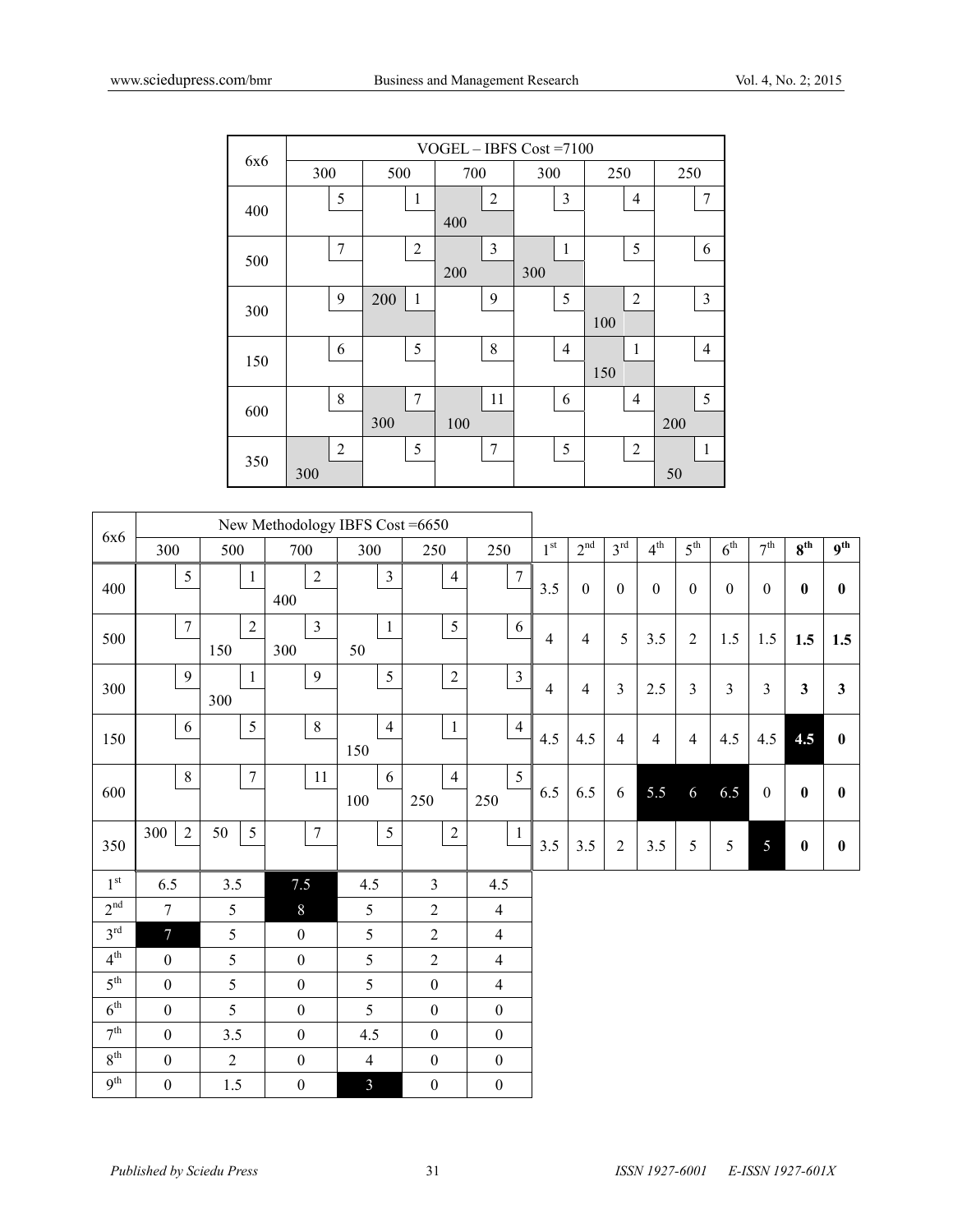Conclusion on (5x4) Problem:

- **1-** Northwest Corner Method Cost =11100 (Using TORA Software)
- 2- Least Cost Method Cost = 9100 (Using TORA Software)
- 3- VOGEL Method Cost = 7100 (Using TORA Software**)**
- 4New Methodology Cost = 6650 (Best IFBS )

Example 4: (10x10) Transportation Problem

|       |      | NWCM-IBFS Cost=110500 |     |     |     |     |     |     |     |        |  |  |
|-------|------|-----------------------|-----|-----|-----|-----|-----|-----|-----|--------|--|--|
| 10x10 | 1000 | 500                   | 200 | 300 | 300 | 600 | 100 | 500 | 400 | 200    |  |  |
| 500   | 10   | 30                    | 50  | 70  | 20  | 40  | 20  | 35  | 40  | 15     |  |  |
|       | 500  |                       |     |     |     |     |     |     |     |        |  |  |
| 300   | 20   | 30                    | 35  | 45  | 65  | 55  | 25  | 15  | 10  | $50\,$ |  |  |
|       | 300  |                       |     |     |     |     |     |     |     |        |  |  |
| 700   | 40   | 10                    | 20  | 15  | 30  | 25  | 45  | 55  | 60  | 25     |  |  |
|       | 200  | 500                   |     |     |     |     |     |     |     |        |  |  |
| 250   | 60   | 15                    | 30  | 20  | 60  | 45  | 35  | 40  | 25  | 10     |  |  |
|       |      | $\boldsymbol{0}$      | 200 | 50  |     |     |     |     |     |        |  |  |
| 750   | 20   | 20                    | 35  | 25  | 55  | 40  | 30  | 50  | 20  | 30     |  |  |
|       |      |                       |     | 250 | 300 | 200 |     |     |     |        |  |  |
| 700   | 10   | 25                    | 25  | 30  | 40  | 35  | 25  | 45  | 30  | 40     |  |  |
|       |      |                       |     |     |     | 400 | 100 | 200 |     |        |  |  |
| 500   | 20   | 30                    | 15  | 40  | 35  | 15  | 20  | 40  | 10  | 45     |  |  |
|       |      |                       |     |     |     |     |     | 300 | 200 |        |  |  |
|       | 25   | 35                    | 10  | 50  | 25  | 20  | 15  | 20  | 25  | 55     |  |  |
| 100   |      |                       |     |     |     |     |     |     | 100 |        |  |  |
|       | 30   | 45                    | 25  | 35  | 15  | 30  | 10  | 30  | 30  | 30     |  |  |
| 150   |      |                       |     |     |     |     |     |     | 100 | 50     |  |  |
|       | 55   | 30                    | 45  | 15  | 20  | 10  | 20  | 15  | 25  | 15     |  |  |
| 150   |      |                       |     |     |     |     |     |     |     | 150    |  |  |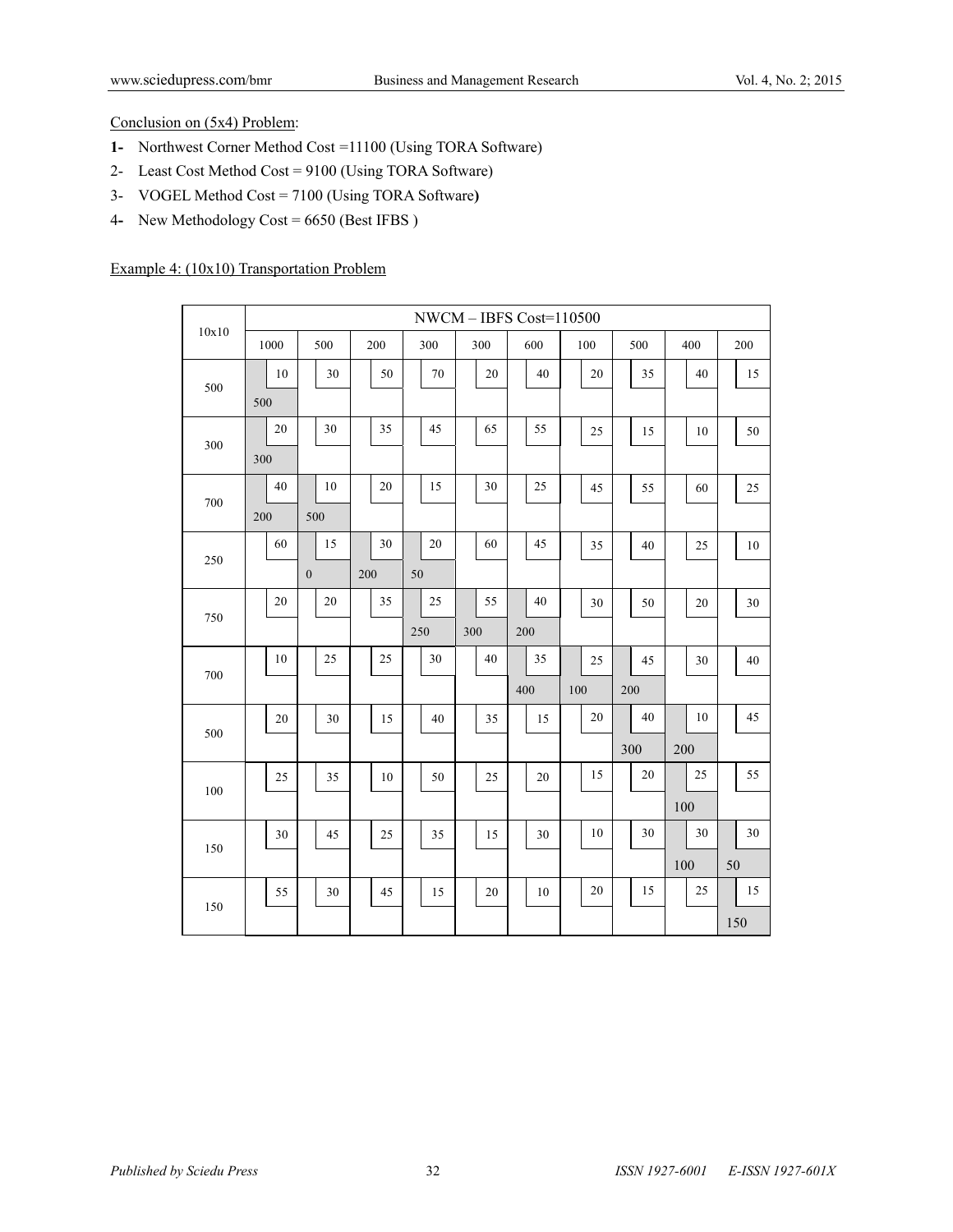|       |      |     |     |     | LCM - IBFS Cost=79750 |     |     |     |     |     |
|-------|------|-----|-----|-----|-----------------------|-----|-----|-----|-----|-----|
| 10x10 | 1000 | 500 | 200 | 300 | 300                   | 600 | 100 | 500 | 400 | 200 |
|       | 10   | 30  | 50  | 70  | 20                    | 40  | 20  | 35  | 40  | 15  |
| 500   | 500  |     |     |     |                       |     |     |     |     |     |
|       | 20   | 30  | 35  | 45  | 65                    | 55  | 25  | 15  | 10  | 50  |
| 300   |      |     |     |     |                       |     |     |     | 300 |     |
|       | 40   | 10  | 20  | 15  | 30                    | 25  | 45  | 55  | 60  | 25  |
| 700   |      | 500 |     | 200 |                       |     |     |     |     |     |
| 250   | 60   | 15  | 30  | 20  | 60                    | 45  | 35  | 40  | 25  | 10  |
|       |      |     |     | 50  |                       |     |     |     |     | 200 |
| 750   | 20   | 20  | 35  | 25  | 55                    | 40  | 30  | 50  | 20  | 30  |
|       |      |     |     | 50  | 200                   |     |     | 500 |     |     |
| 700   | 10   | 25  | 25  | 30  | 40                    | 35  | 25  | 45  | 30  | 40  |
|       | 500  |     |     |     | 50                    | 150 |     |     |     |     |
|       | 20   | 30  | 15  | 40  | 35                    | 15  | 20  | 40  | 10  | 45  |
| 500   |      |     | 100 |     |                       | 300 |     |     | 100 |     |
| 100   | 25   | 35  | 10  | 50  | 25                    | 20  | 15  | 20  | 25  | 55  |
|       |      |     | 100 |     |                       |     |     |     |     |     |
|       | 30   | 45  | 25  | 35  | 15                    | 30  | 10  | 30  | 30  | 30  |
| 150   |      |     |     |     | 50                    |     | 100 |     |     |     |
|       | 55   | 30  | 45  | 15  | 20                    | 10  | 20  | 15  | 25  | 15  |
| 150   |      |     |     |     |                       | 150 |     |     |     |     |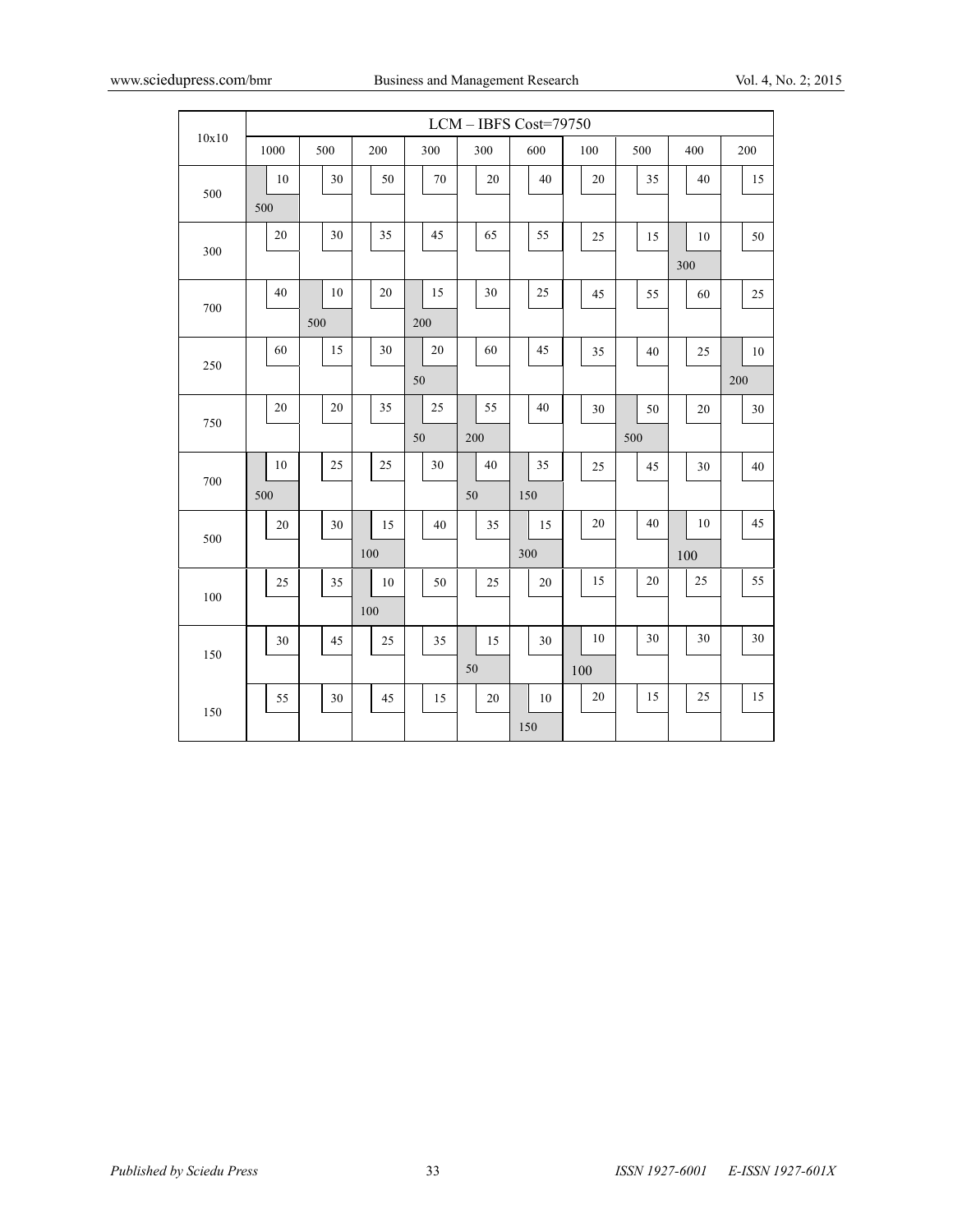|         | VOGEL-IBFS Cost=77000 |     |     |     |     |     |     |     |     |                  |
|---------|-----------------------|-----|-----|-----|-----|-----|-----|-----|-----|------------------|
| 10x10   | 1000                  | 500 | 200 | 300 | 300 | 600 | 100 | 500 | 400 | 200              |
|         | 10                    | 30  | 50  | 70  | 20  | 40  | 20  | 35  | 40  | 15               |
| 500     | 300                   |     |     |     |     |     |     |     |     | 200              |
| 300     | 20                    | 30  | 35  | 45  | 65  | 55  | 25  | 15  | 10  | 50               |
|         |                       |     |     |     |     |     |     |     | 300 |                  |
| 700     | 40                    | 10  | 20  | 15  | 30  | 25  | 45  | 55  | 60  | 25               |
|         |                       | 500 | 150 | 50  |     |     |     |     |     |                  |
| 250     | 60                    | 15  | 30  | 20  | 60  | 45  | 35  | 40  | 25  | 10               |
|         |                       |     |     | 250 |     |     |     |     |     | $\boldsymbol{0}$ |
| 750     | 20                    | 20  | 35  | 25  | 55  | 40  | 30  | 50  | 20  | 30               |
|         |                       |     |     |     |     | 200 | 100 | 450 |     |                  |
| 700     | 10                    | 25  | 25  | 30  | 40  | 35  | 25  | 45  | 30  | 40               |
|         | $700\,$               |     |     |     |     |     |     |     |     |                  |
| 500     | 20                    | 30  | 15  | 40  | 35  | 15  | 20  | 40  | 10  | 45               |
|         |                       |     |     |     |     | 400 |     |     | 100 |                  |
| $100\,$ | 25                    | 35  | 10  | 50  | 25  | 20  | 15  | 20  | 25  | 55               |
|         |                       |     | 50  |     |     |     |     | 50  |     |                  |
|         | 30                    | 45  | 25  | 35  | 15  | 30  | 10  | 30  | 30  | 30               |
| 150     |                       |     |     |     | 150 |     |     |     |     |                  |
|         | 55                    | 30  | 45  | 15  | 20  | 10  | 20  | 15  | 25  | 15               |
| 150     |                       |     |     |     | 150 |     |     |     |     |                  |

Conclusion on (10x10) Problem:

- **1-** Northwest Corner Method Cost =110500 (Using TORA Software)
- 2- Least Cost Method Cost = 79750 (Using TORA Software)
- 3- VOGEL Method Cost = 77000 (Using TORA Software**)**
- 4- New Methodology Cost = 62500 (Best IFBS) (See appendex-1 for detailed calculations)

#### **8. Conclusion:**

The research was conducted in order to analyze the possibility of improving the different transportation modeling methods which are used in most operations research books and restructures, in terms of cost function by finding best IBFS for transportation routes from different production sources to different points of destination. The software of TORA (Hamdi Taha's Software) application was used in order to show the results of IBFS of the classical modeling methods (NWCM, LCM, and VAM) for the transportation route of an organization. Whereas, the calculations of the new methodology solutions were made manually using Excel software to help in calculating the median cost for each row and column of transportation problem. All steps and details of calculation, using manual calculations and TORA software were presented in the analysis. The study is important, as the minimization of transportation costs and optimizing of the transportation processes may help to improve the organization's position in the market and increase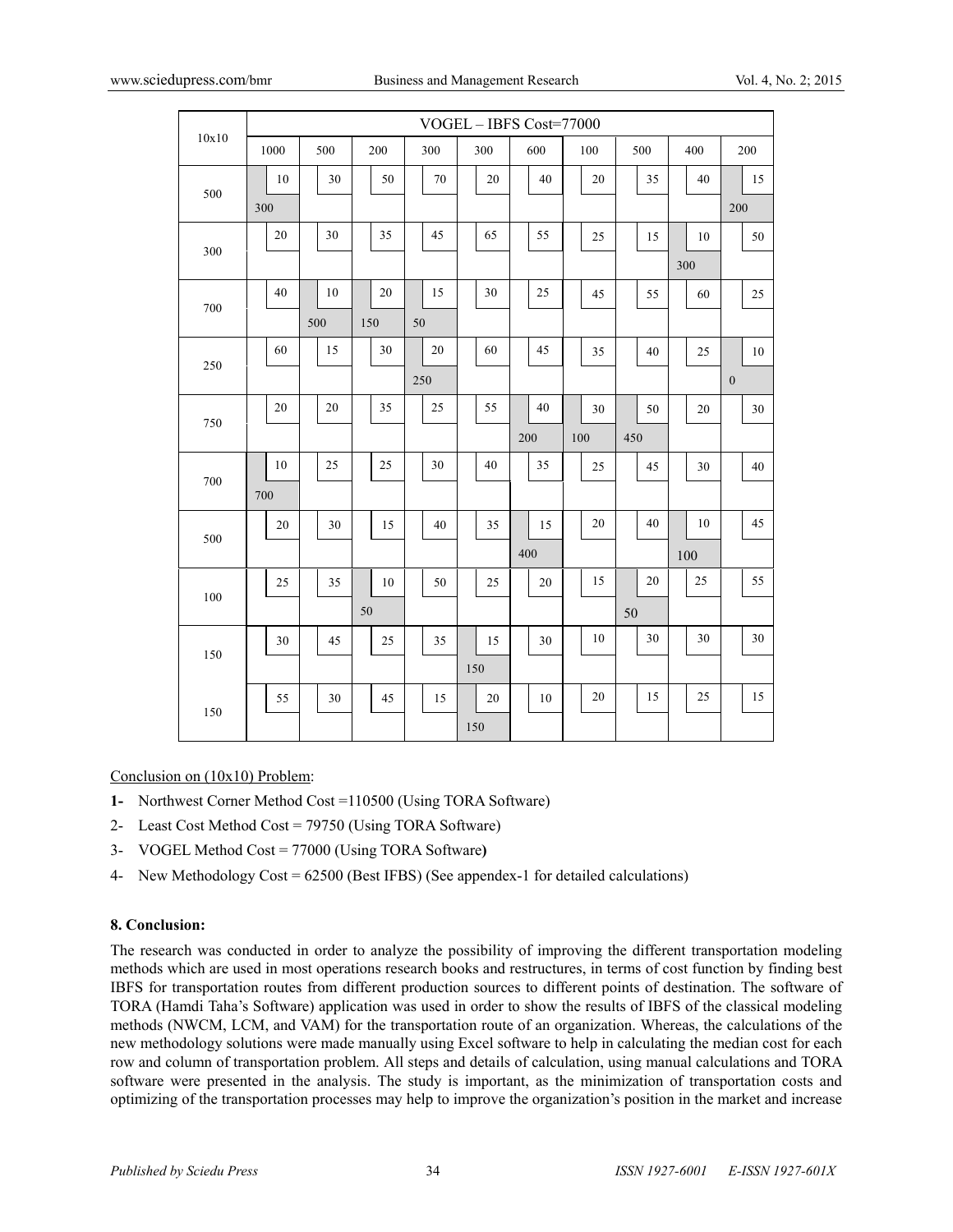its profitability by reduction of expenses on transportation. The analysis of the new methodology has showed the superiority in finding the IBFS compared to the classical methods.

It is highly recommended to follow up this methodology by converting the manual calculations logic to a computerized package that can be used to solve transportation problems in any organization and also can be used in all books related to operations research and quantitative methods.

#### **References**

- Anderson, Sweeney, Williams, Wisniewski. (2009). "An Introduction to Management Science". South-Western Cengage Learning- UK- P.306
- Charnes A. and W. W. Cooper. (1954). "The stepping-stone method for explaining linear programming calculations in transportation problems". *Mgmt Sci.*1, 49-69. http://dx.doi.org/10.1287/mnsc.1.1.49
- Dantzig .G.B. (1951). *"Application of the simplex method to a transportation problem. In Activity Analysis of Production and Allocation"* (T. C.KOOPMANS, Ed.), Chap. XXIII. Wiley, New York.
- Dantzig G.B. (1963). *"Linear Programming and Extensions".* Princeton University Press, Princeton, NJ.
- Edu, Bernard Enya, Esang, Atim E. & Otonkue, Agba D. O. (2009). Linear Programming: A Practical Approach to Transportation Cost Problems, *Social Science Research Network (SSRN) -*1434823.
- Glover, F., D. Karney, D. Klingman, & A. Napier. (1974). "A Computation Study on Start Procedures, Basis Change Criteria and Solution Algorithms for Transportation Problems". *Management science journal,*20 , 5, pp793-819. http://dx.doi.org/10.1287/mnsc.20.5.783
- Hamdy A Taha, Prentice Hall. (2002). *"Operations Research: An introduction"* 6 th Edition, p.165.
- Hamdy A Taha. (2003). *"TORA Computer Algorithm for Operations Research. An Introduction"*, 7th ed 2003. Prentice Hall Inc.
- Jay Heizer, Barry Render, Pearson Prentice Hall. (2004). *"Operations Management"* 7 Edition, P.688
- Kirca O. & Satir A. (1990). "A heuristic for obtaining an initial solution for the transportation problem". *J. Opl Res.Soc.* 41, 865-871.
- Ramakrishna C.S. (1988). "An Improvement to Goyal's Modified VAM for the Unbalanced Transportation Problem" *J. Opl Res.Soc.* Vol.39, No.6, pp. 609-610. http://dx.doi.org/10.1057/palgrave.jors.0390611